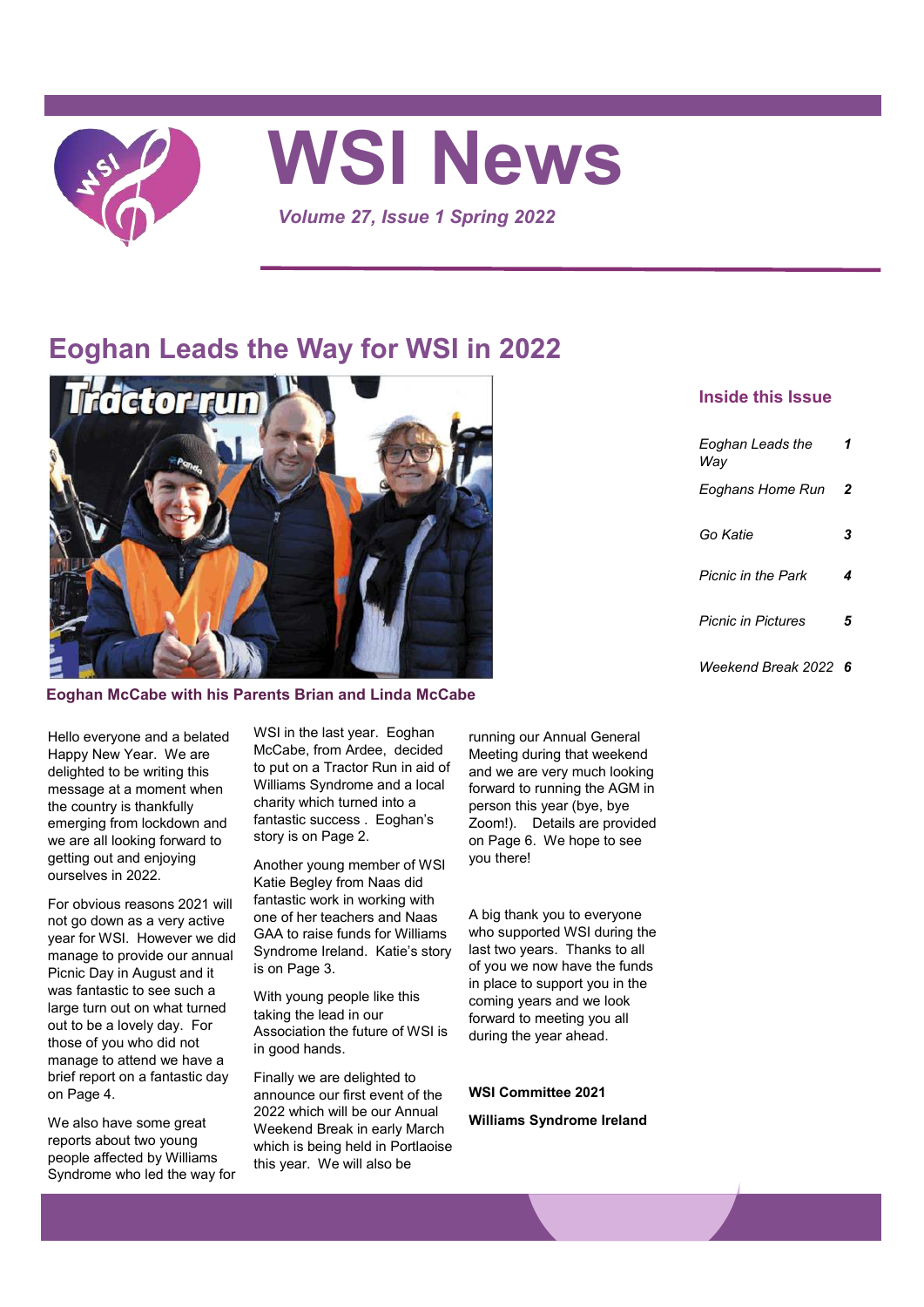## **Eoghan's Home Run Eoghan McCabe**

**"There were young and old involved in this very big day. From texting, WhatsApp, phone calls, Facebook, Tic Tok it was an overall serious networking task among friends"**



*A charity Tractor Run organized by Eoghan McCabe, a 17 year old transition year student from Ardee, was a huge success. Here is Eoghan's story of the Tractor Run.*

The participants started getting ready days before – power washing, buffing, hovering, installing lights and air horns. It was all about show casing their master pieces.

There were young and old involved in this very big day. From texting, WhatsApp, phone calls, Facebook, Tic Tok it was an overall serious networking task among friends.

The 1st Tractors pulled in at 10am on the day and this continued until the final entrant reached the site at 1pm. It was a super organised day with modern tractors directed down lines and filling up quickly. Trucks lined up

#### separately and finally the classic cars and vintage vehicles were lined up.

Approximately 260 vehicles participated in the event which made a fantastic success of the day and we are all very grateful to everyone who took part.

The field was organised in a one way system allowing for easy flow throughout the whole day.

A very wide circle of my friends helped out throughout the whole day; at the entrance gate, selling tickets, directing traffic, road traffic management and organizing the raffle etc. We want to really thank everyone so much for all the help in organising the event and for all the incredible generous sponsors that donated money, prizes for the raffle and prizes for the participants on the day.

Before all vehicles moved out, I said a few words reminding

everyone about the reason for the tractor run which was to support Williams Syndrome Ireland and Ardee Hospice. I also thanked everyone for their support and participation including the Order of Malta and the Gardai from Ardee, Drogheda and Dundalk Divisions.

Spectators were dotted all along the route from the start to the finish of the run.

On the return of the convoy, all vehicles returned to the field again knowing their positions. This allowed everyone to enjoy the many conversations about all the hard work that had gone into all the incredible vehicles.

It was a great outdoor event enjoyed by all who travelled from far and near including – Louth, Meath, Monaghan, Cavan, Longford, Dublin and Newry.

**"It was a great outdoor event enjoyed by all who travelled from far and near including – Louth, Meath, Monaghan, Cavan, Longford, Dublin and Newry"**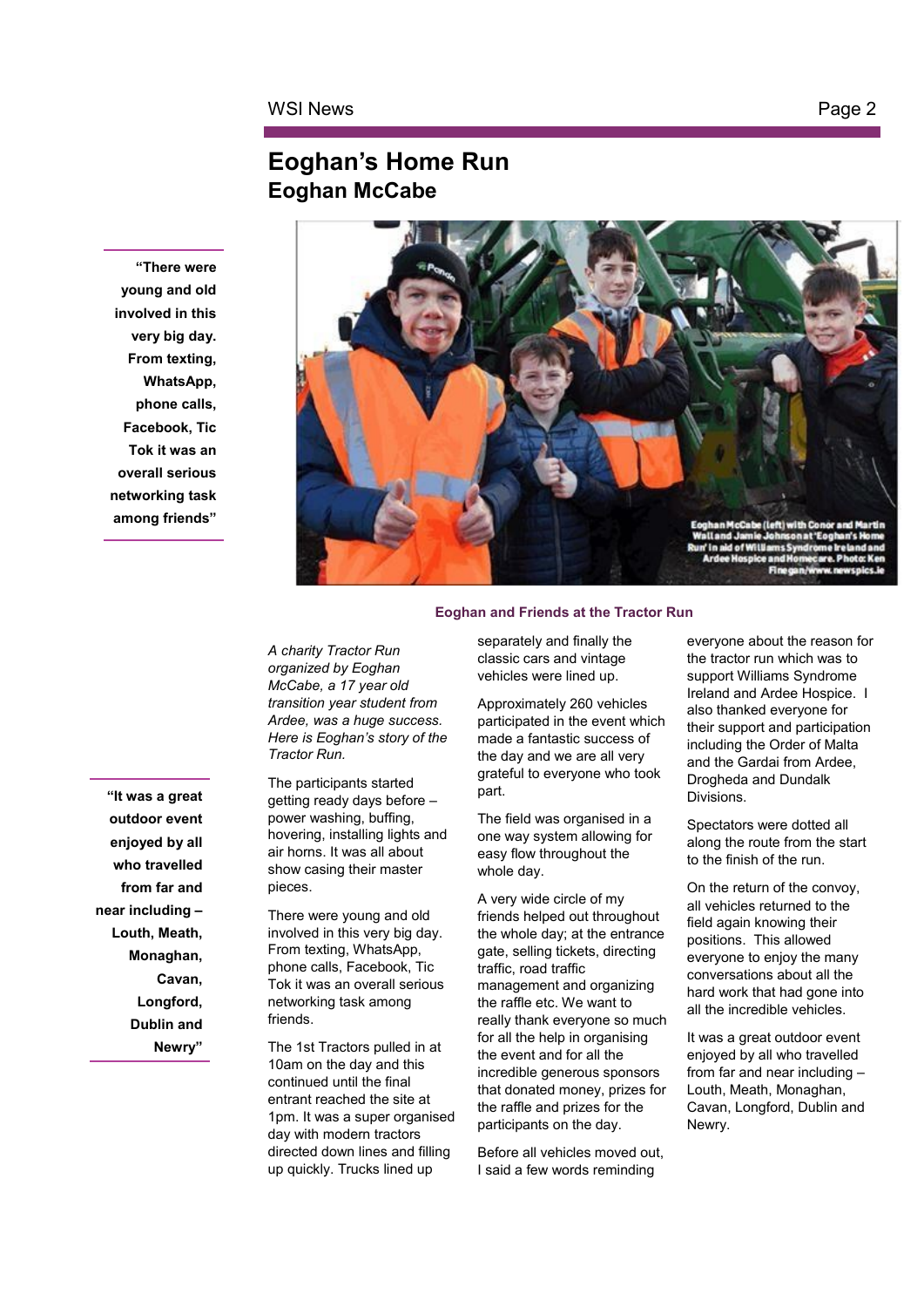## **Go Katie — Naas GAA Raises €1,500 for WSI Helena Begley**

Katie Begley has always been Naas GAA's number one fan. Her love for the club started when she began helping her Dad out when he was manager of the Senior hurling team in 2015, 2016 and 2017. She would often join him and the team at training sessions, putting out cones, collecting sliotars and having fun with everyone. This year, Naas GAA has had their most successful year to date. Their senior football team won the county championship for the first time in 31 years which was wonderful for everyone involved.

Celebrations continued as they managed to play their way to a senior Leinster final playing in the hallowed grounds of Croke Park against Kilmacud Crokes. Sadly, that's where their journey ended and Katie was heartbroken that they lost. However, the senior

hurling team have also been having a wonderful year. They too won the senior championship and have since gone on to reach the All Ireland intermediate final which will also be held in Croke Park on Feb 5th. Katie has her flag at the ready!

Inspired by the recent achievements of the Naas hurlers, a talented artist who is a past teacher of Katie, decided to paint some pictures to mark their great success. She then had her paintings printed on greeting cards and suggested that the Naas GAA club sell them to raise funds for charity. Having had Katie in her class she suggested the charity be Williams Syndrome Ireland and Naas GAA were more than happy to agree. Cards were sold by the club leading up to Christmas and a total of €1,500 was raised.



Katie and her family would like to express their sincere thanks to her teacher, who wishes to remain anonymous and to Naas GAA for this very kind and considerate gesture.

**"Cards were sold by the club leading up to Christmas and a total of €1,500 was raised. ."** 



**Katie and Dad, Eoin, Receiving the Cheque from David Delahunty, Naas GAA Hurling**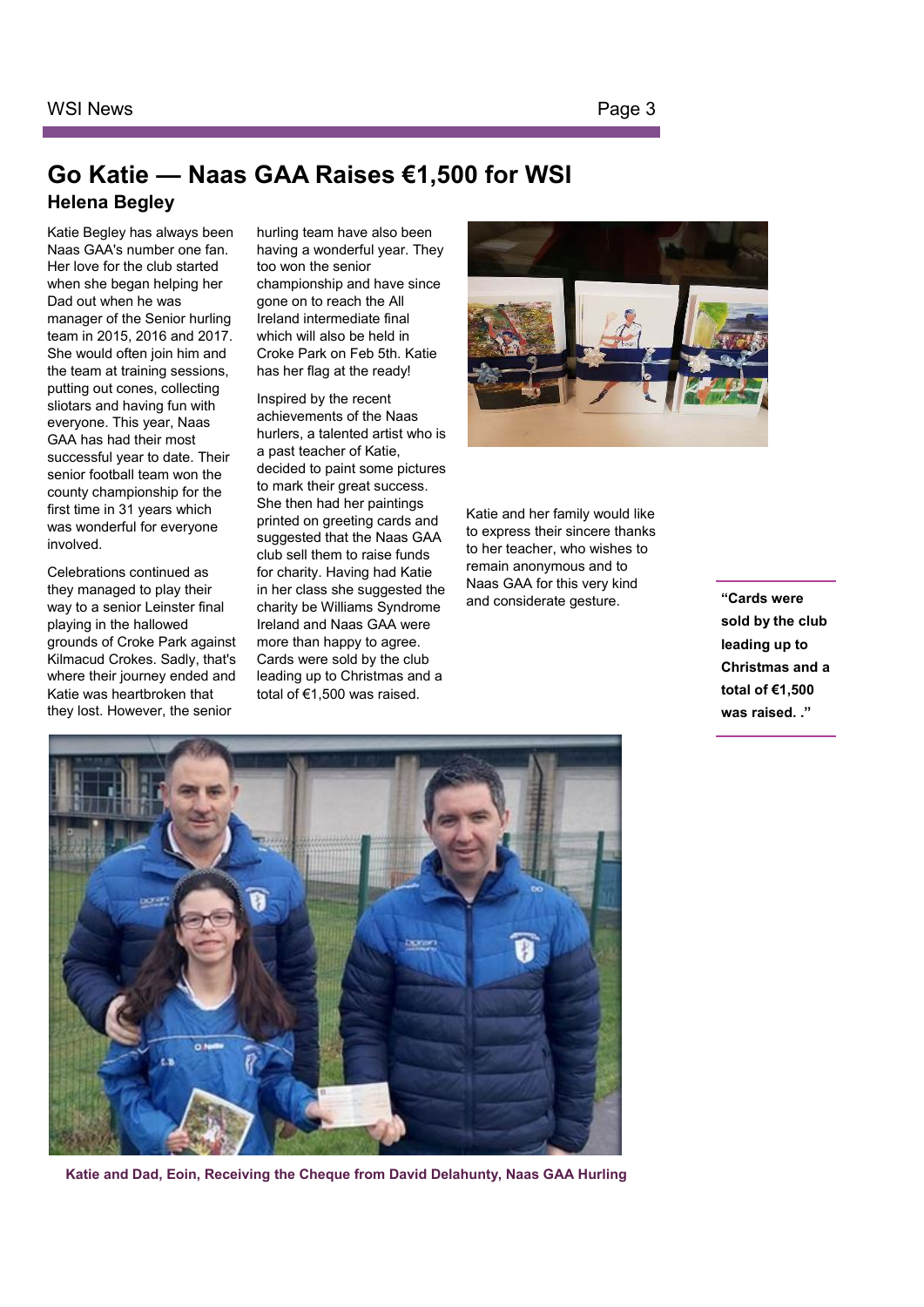## **WSI Summer Picnic2021 Linda Kane**

**"Clonfert Pet Farm very kindly provided us with our own dedicated picnic area which meant that we were able to gather together in a very relaxing informal setting"**

After what seemed an endless lockdown we were all delighted to get some breathing space last summer to get out and about. WSI was delighted to be able to hold its annual Picnic at the Clonfert Pet Farm in Kildare in September 2021. It was absolutely great to see so many members and their families turn up to what was possibly the best ever Picnic Day.

For a start we were blessed with a beautiful sunny day which was ideal for the animal pet farm setting. In addition Clonfert Pet Farm very kindly provided us with our own dedicated picnic area which meant that we were able to gather together in a very relaxing informal setting to enjoy the sun, the animals, the food, the presents and the



**Enjoying the Rabbits in the Sunshine** 

music and dance.

It was great to see so many new members attending and to have a wide range of people attending from the very young to the not so young.

The arrangement provided a safe outdoor setting where everyone was able to meet both old friends and new acquaintances and share stories of both living with Williams Syndrome and living with the lockdown in what has been a very trying period for everyone. A big thank you to Christy McNally for putting on a great live music show and giving everyone the chance to dance, sing and be merry.

Given the success of the Picnic we hope to arrange another Picnic as soon as possible. In the meantime enjoy the pictures which say it all about a great day in the sun.



**Meeting Old Friends Again**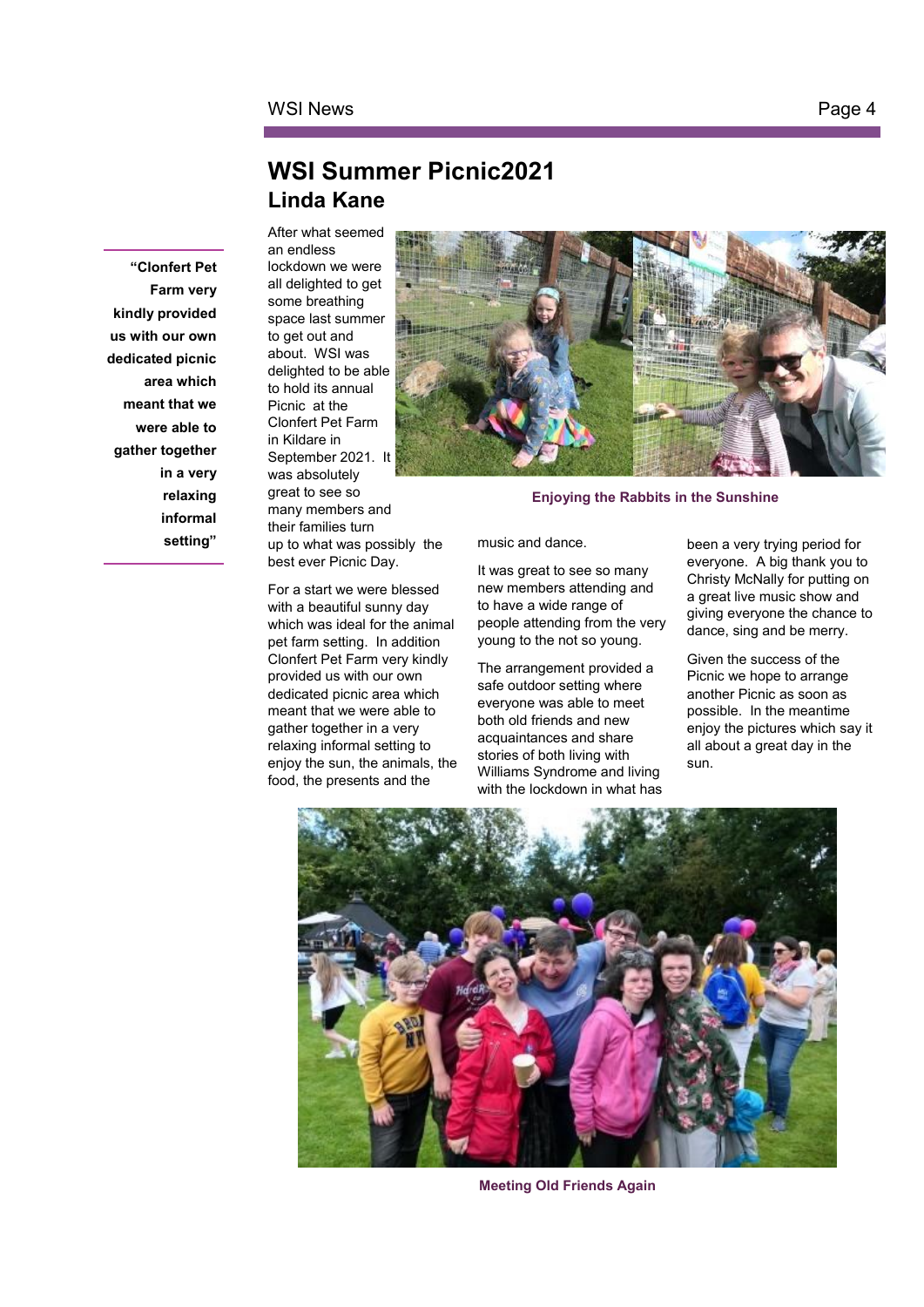# **Picnic in the Park—In Pictures Linda Kane**



**"The arrangement provided a safe outdoor setting where everyone was able to meet both old friends and new acquaintances and share stories of both the living with WS and living with lockdown"**